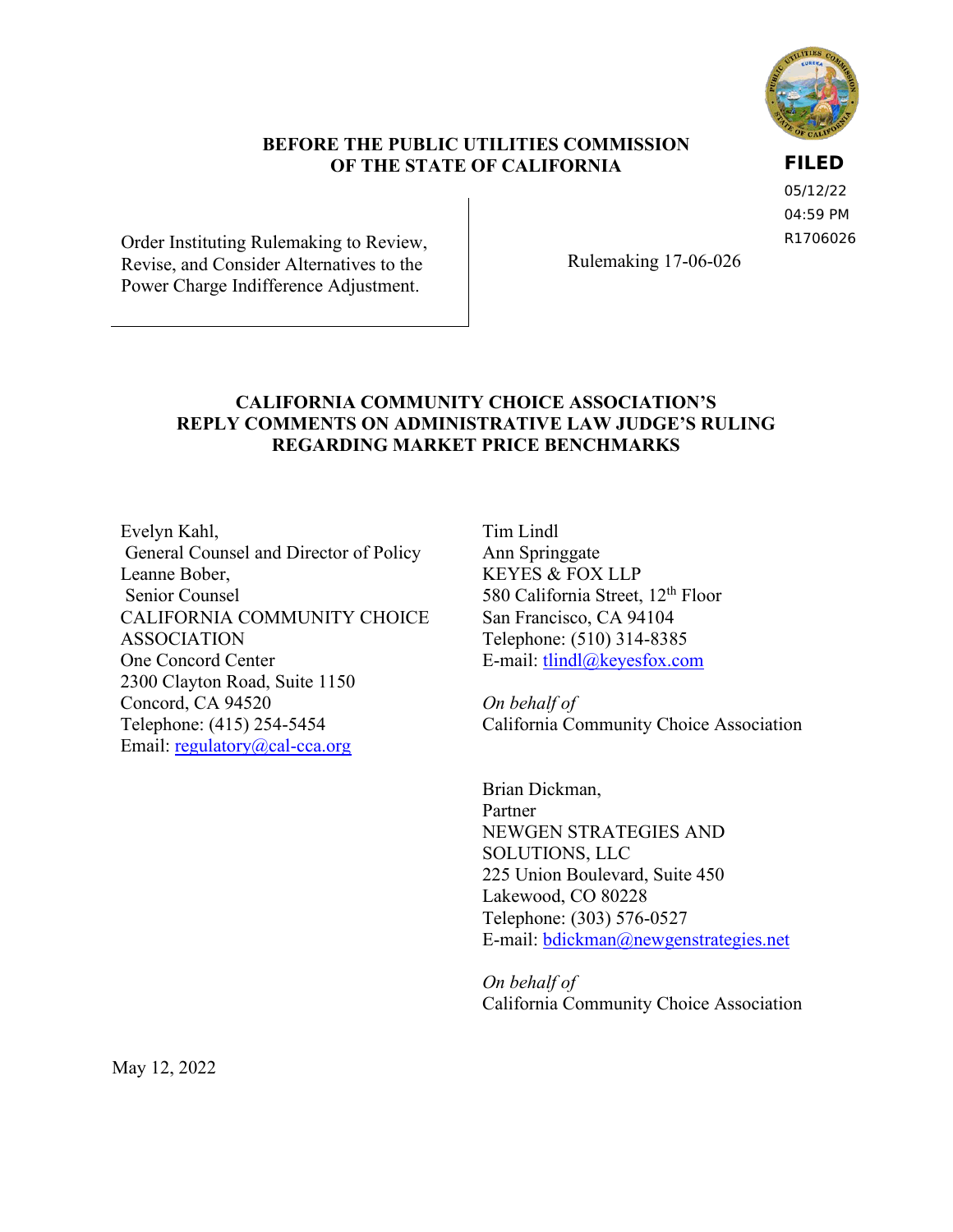### **SUMMARY OF RECOMMENDATIONS**

- $\checkmark$  The Alliance for Retail Energy Market's Opening Comments should be rejected as they overemphasize the risk of illiquidity and will result in an inaccurate Renewables Portfolio Standard (RPS) Adder.
- $\checkmark$  The Commission should adopt Energy Division Staff's Plan to exclude the RPS Voluntary Allocations when calculating the RPS Market Price Benchmark (MPB).
- $\checkmark$  The Commission should monitor the liquidity of the bi-lateral RPS market to ensure a stable RPS MPB.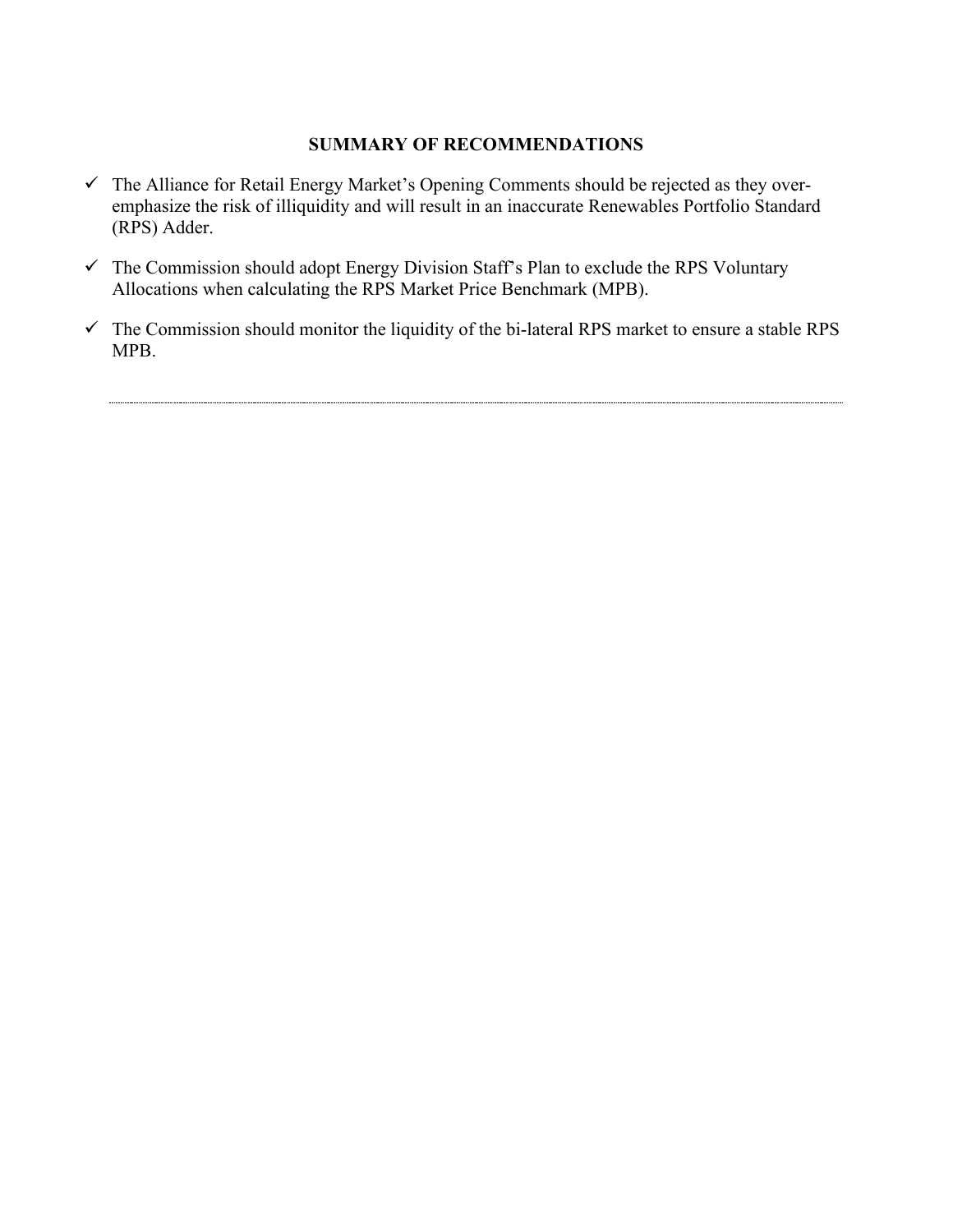## **BEFORE THE PUBLIC UTILITIES COMMISSION OF THE STATE OF CALIFORNIA**

Order Instituting Rulemaking to Review, Revise, and Consider Alternatives to the Power Charge Indifference Adjustment.

Rulemaking 17-06-026

### **CALIFORNIA COMMUNITY CHOICE ASSOCIATION'S REPLY COMMENTS ON ADMINISTRATIVE LAW JUDGE'S RULING REGARDING MARKET PRICE BENCHMARKS**

The California Community Choice Association<sup>[1](#page-2-0)</sup> (CalCCA) submits these Reply

Comments to the April 28, 2022 Comments of the Alliance for Retail Energy Markets (AReM)

on *Administrative Law Judge's Ruling Regarding Market Price Benchmarks*,<sup>[2](#page-2-1)</sup> issued April 18,

2022 (Ruling). For the reasons set forth below, the Commission should reject AReM's request to

include Voluntary Allocation transactions in the calculation of the Renewables Portfolio

Standard (RPS) Adder component of the Market Price Benchmark (MPB).

<span id="page-2-0"></span><sup>1</sup> California Community Choice Association represents the interests of 23 community choice electricity providers in California: Apple Valley Choice Energy, Central Coast Community Energy, Clean Energy Alliance, Clean Power Alliance, CleanPowerSF, Desert Community Energy, East Bay Community Energy, Lancaster Choice Energy, Marin Clean Energy, Orange County Power Authority, Peninsula Clean Energy, Pico Rivera Innovative Municipal Energy, Pioneer Community Energy, Pomona Choice Energy, Rancho Mirage Energy Authority, Redwood Coast Energy Authority, San Diego Community Power, San Jacinto Power, San José Clean Energy, Santa Barbara Clean Energy, Silicon Valley Clean Energy, Sonoma Clean Power, and Valley Clean Energy.

<span id="page-2-1"></span><sup>2</sup> R.17-06-026, *Comments of the Alliance for Retail Energy Markets on Ruling Requesting Renewable Portfolio Standard Market Price Benchmark (MPB) Calculation* (April 28, 2022) (AReM Opening Comments) at 2.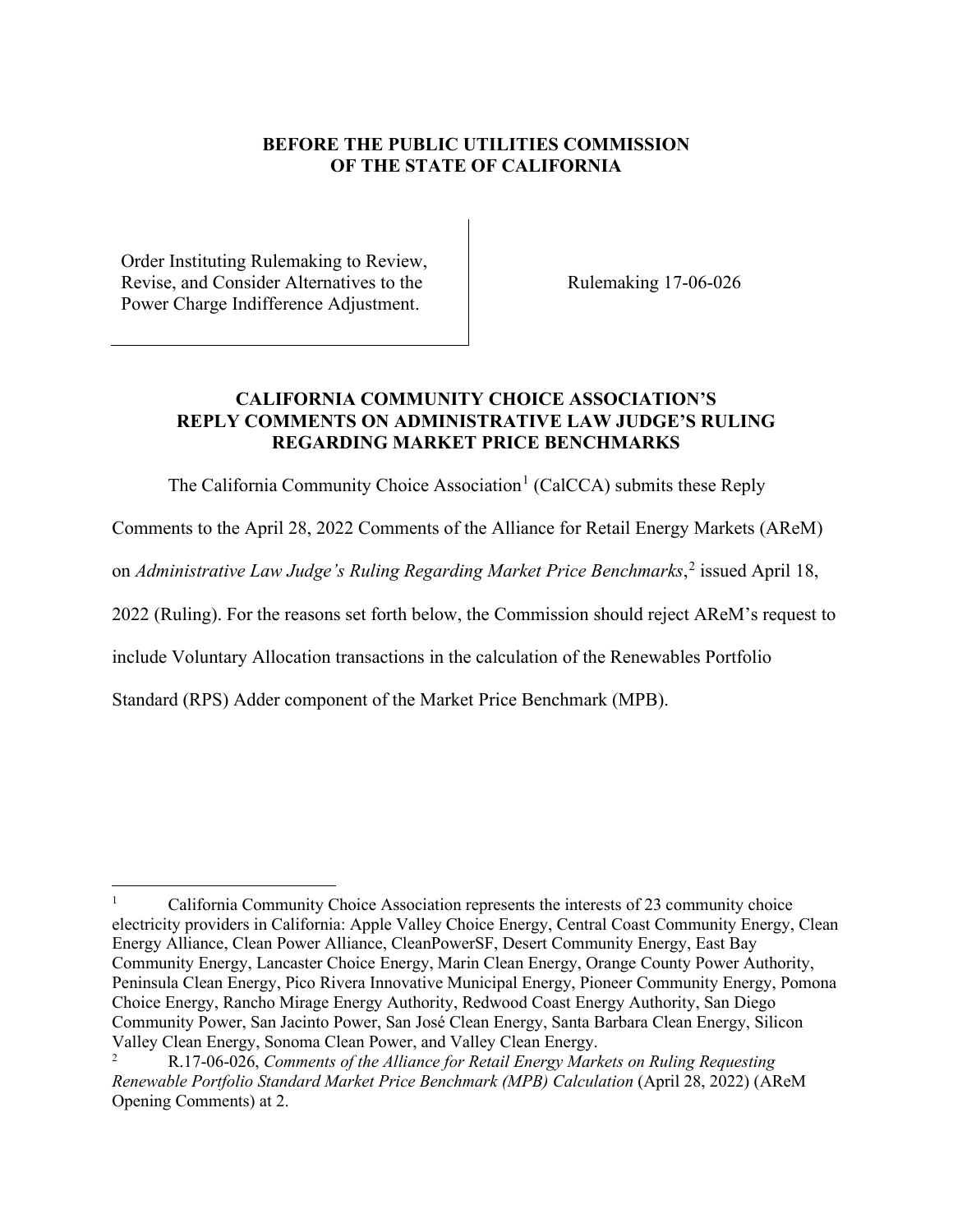**I. THE COMMISSION SHOULD REJECT AREM'S REQUEST TO INCLUDE VOLUNTARY ALLOCATIONS IN THE CALCULATION OF THE MPB**

AReM's request to include Voluntary Allocation transactions in the calculation of the RPS Adder component of the MPB places unnecessary emphasis on the dangers of market illiquidity and should be rejected.<sup>[3](#page-3-0)</sup> In Opening Comments, both AReM and CalCCA recognize the potential risk that the Voluntary Allocations pose to the Commission's framework for calculating the RPS Adder. In years in which most load-serving entities (LSEs) are motivated to take their Voluntary Allocations instead of seeking a lower price in subsequent solicitations, *i.e.,*  when market prices are rising, there is a potential for there to be few bi-lateral transactions outside of the Voluntary Allocations.[4](#page-3-1)

AReM overstates this liquidity problem, however, when it suggests the Commission's market framework is already illiquid, lists certain transactions that are excluded, and suggests the allocations will only exacerbate the issue.<sup>[5](#page-3-2)</sup> Little evidence exists to suggest the current market is illiquid, and evidence in other Commission proceedings suggest otherwise. For example, utility testimony supporting the IOUs' Energy Resource Recovery Account (ERRA) compliance application list many transactions between the utilities and other LSEs for RPS attributes.<sup>[6](#page-3-3)</sup> Numerous other transactions take place each year between LSEs that are not a part of those filings. While the Commission has not adopted a bright-line definition of what constitutes illiquidity, it is far from clear that the current framework suffers from a liquidity problem.

<span id="page-3-0"></span><sup>3</sup> R.17-06-026, *Comments of The Alliance For Retail Energy Markets On Ruling Requesting Renewable Portfolio Standard Market Price Benchmark (MPB) Calculation* (April 28, 2022) (AReM Opening Comments) at 2. 4

<span id="page-3-1"></span>R.17-06-026, *California Community Choice Association's Reply Comments on Administrative Law Judge's Ruling Regarding Market Price Benchmarks*, (April 28, 2022) (CalCCA Opening Comments) at 4.

<span id="page-3-2"></span><sup>5</sup> AReM Opening Comments at 2-3.

<span id="page-3-3"></span><sup>6</sup> *See, e.g.*, A.22-04-001, Exh. SCE-03 at 93, Table II-23 ("New RPS Contracts Executed January 1, 2021-December 31, 2021").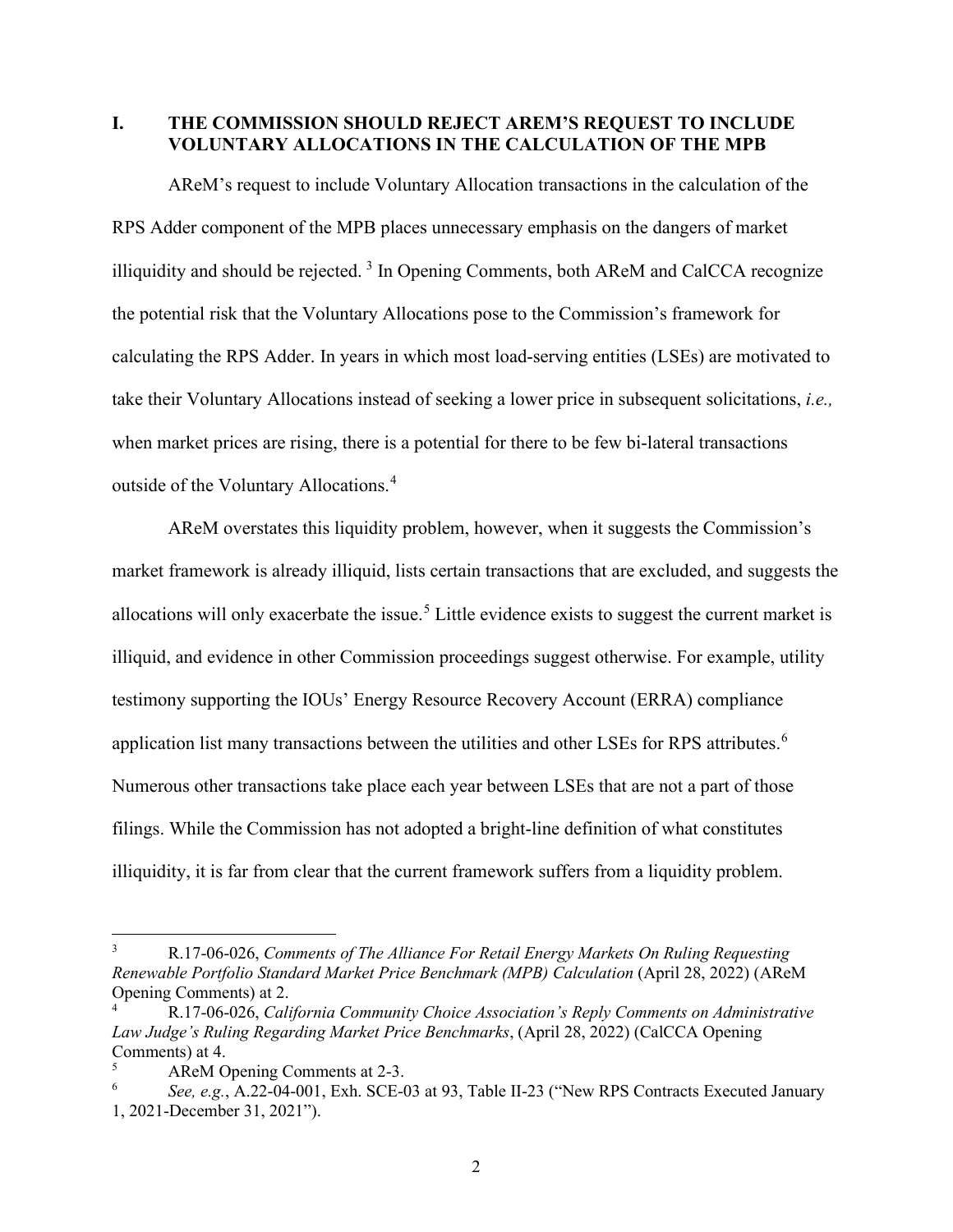In contrast to this potential liquidity problem, including the Voluntary Allocations when calculating the MPB is likely to be problematic. As the Staff Plan recognizes, including Voluntary Allocation transactions may create a persistency issue where prices from older transactions continue to influence the MPB. Because the allocations are valued at the prior year's MPB, which includes market transactions from Q1-3 of year "n-2" and Q4 of year "n-3", the value of these older transactions will "persist" in the MPB. Such a result is contrary to D.19-10- 001, which focuses on more recent transactions, *i.e.*, Q1-3 of year "n-1" and Q4 of year "n-2" when calculating the RPS Adder.<sup>[7](#page-4-0)</sup> It is not difficult to envision a scenario where LSEs are motivated to only take their allocations when RPS prices are rising, leading to an artificially depressed RPS Adder.

AReM's concern is valid, but its solution is riskier than the problem it aims to solve. A better approach is to exclude the Voluntary Allocations from the MPB and monitor the liquidity of the bilateral RPS market to ensure a stable RPS Adder.<sup>[8](#page-4-1)</sup>

<span id="page-4-0"></span><sup>7</sup> D.19-10-001, Ordering Paragraph 1 and Attachment A, Table II (including the following transactions in the forecast RPS Adder: "Transactions executed in Q4 of year (n-2) and Q1-3 of year (n-1) for delivery in year n").

<span id="page-4-1"></span><sup>8</sup> CalCCA Opening Comments at 4.